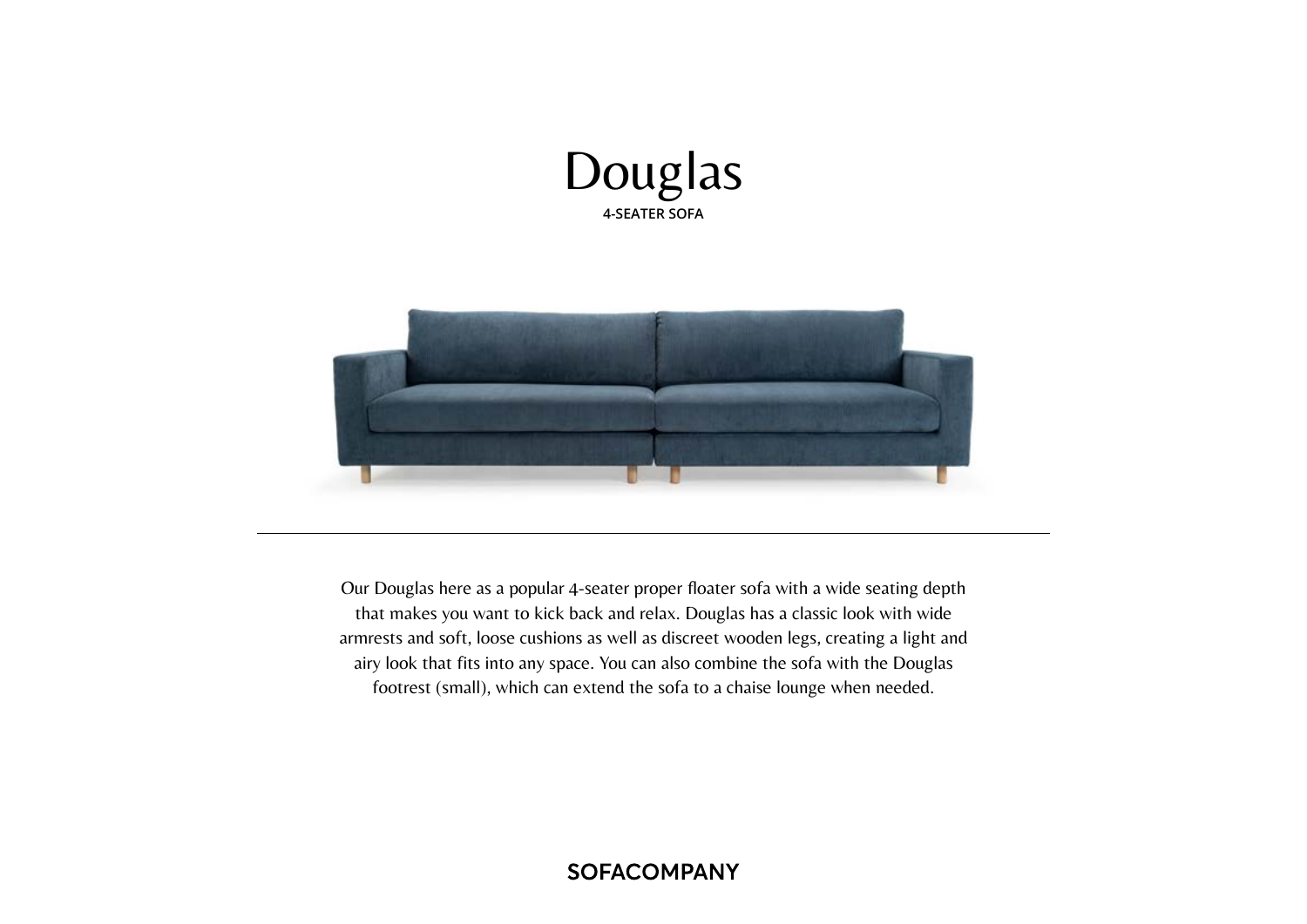#### **MATERIAL COMPONENTS**

Frame: FSC wood 100% Foam: High Resilience Fire Retardant Foam Legs: Wood: FSC wood 100% Surface meets requirements of.: Reach, Painted: standard 16 CFR 1303 – PASS

# **SAFETY AND STABILITY**

Our products are always developed and tested against EN 16139. 1 & 2. EN-1021 1 & 2, BS5852 0 & 1, CA TB 117-2013.

# **PACKAGING MATERIAL & SHIPPING**

The use of packaging materials are minimized **2700 160** without compromising protection of the product **1350 1350** during transport. Chairs and sofas are protected in a cardboard box and when needed wrapped in a protective layer of recycled plastic. Shipping and transportation is in addition CO2 neutral.

#### **PACKAGE MEASUREMENTS**

56 x 153 x 99 cm, 44 kg 56 x 153 x 99 cm, 44 kg

#### **WARRANTY**

Warranty against manufacturing defects (materials and craftsmanship) is standard as follows:

Frame: Lifetime **1510** Foam: 5 years Upholstery/Fabric: 5 years

Wear, tear and damages to the products are not covered under this warranty.

**TEXTILE** See our textiles here

**DESIGNER** SAYS WHO

# **4-SEATER SOFA**